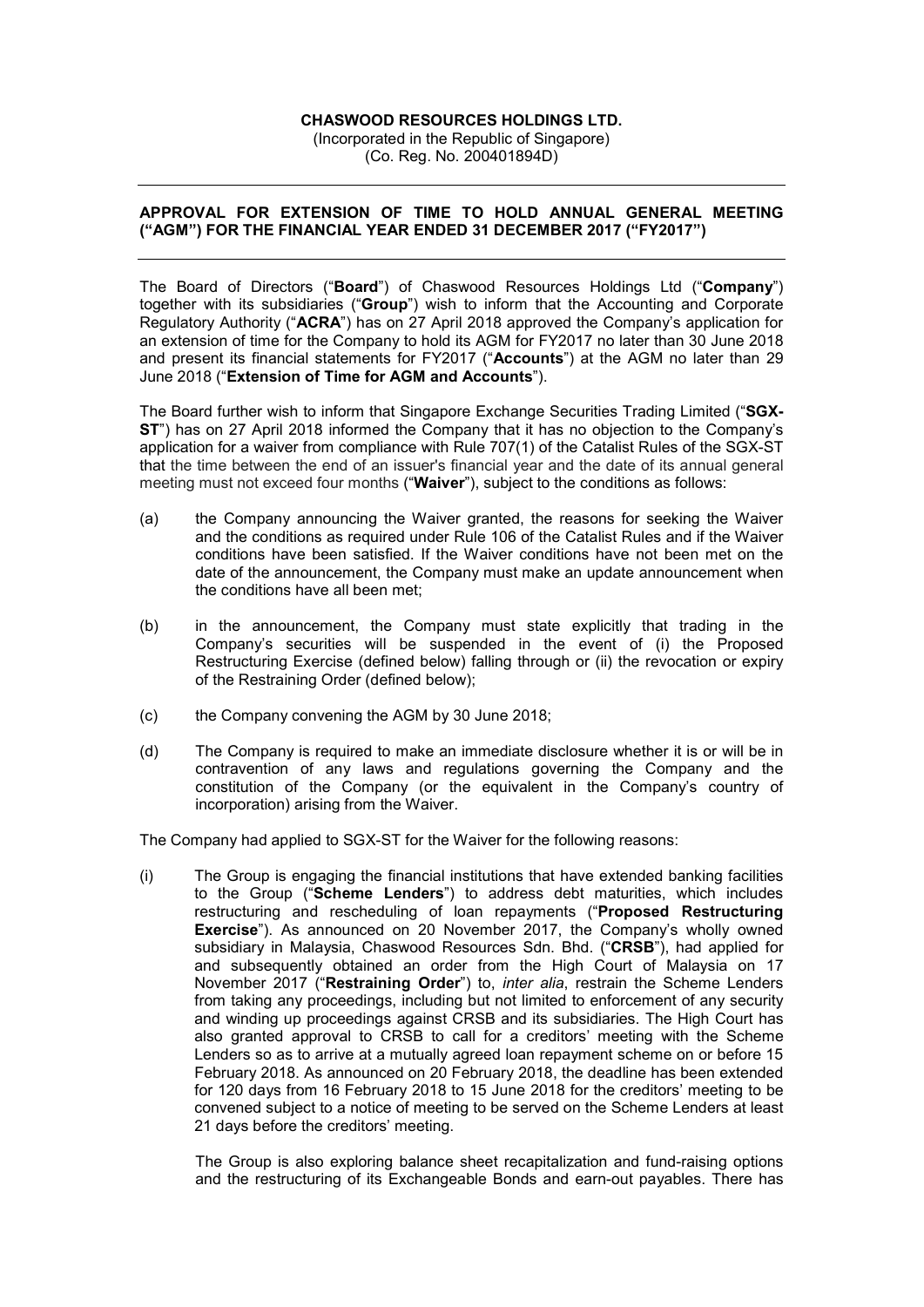been no material update on the Group's effort in recapitalization of its balance sheet (including, inter alia, disposal of assets or business), fund raising as well as the restructuring of the Exchangeable Bonds and earn-out payables.

(ii) The going concern assumption of the Company remains outstanding as it is pending and subject to, inter alia, successful completion of the Proposed Restructuring Exercise, restructuring of the Exchangeable Bonds and earn-out payables as well as the fund raising, which are essential in order for the Company's auditors to assess and conclude on the going concern assumptions.

In view of the above, the Board expects that the preparation of the annual report for FY2017 ("Annual Report") including the Accounts will be delayed, especially because the Scheme Lenders are still deliberating on the Proposed Restructuring Exercise. Accordingly, it is unlikely that the Company will be able to finalize the Annual Report (including the Accounts) in time for it to be dispatched to Shareholders and for the AGM to be held by 30 April 2018.

In view of the Extension of Time for AGM and Accounts, the projected timeline for the Company to hold the creditors' meeting and AGM is as follows:

| <b>Targeted Timeline</b> | <b>Activities</b>                                                                                                                                                    |
|--------------------------|----------------------------------------------------------------------------------------------------------------------------------------------------------------------|
| Week 7 May 2018          | To finalise the scheme for the Proposed Restructuring Exercise<br>with the Scheme Lenders.                                                                           |
| Week 14 May 2018         | To serve notice of creditors' meeting and explanatory statement<br>on the Scheme Lenders 21 days before the creditors' meeting<br>pursuant to the Restraining Order. |
| Week 4 June 2018         | To convene the creditors' meeting pursuant to the Restraining<br>Order.                                                                                              |
| Week 11 June 2018        | To despatch notice of AGM to all shareholders.                                                                                                                       |
| Week 25 June 2018        | To convene AGM.                                                                                                                                                      |

The Board confirms that the Waiver does not contravene any laws and regulations governing the Company and the constitution of the Company.

The Group is currently still in negotiations with the Scheme Lenders pertaining to the Proposed Restructuring Exercise. In the event of the Proposed Restructuring Exercise falling through or the revocation or expiry of the Restraining Order, the Company will request for suspension of trading in the Company's securities.

As part of the ongoing restructuring exercise of the Group, the Group has engaged financial advisors to conduct the sale process for the disposal of certain assets/businesses of the Group ("Proposed Disposal") of which the expected proceeds from the disposal shall be utilized for the settlement of liabilities and for working capital purpose of the Group. To-date, there has been no binding offer for the Proposed Disposal. Further details pertaining to the Proposed Disposal shall be further disclosed and announced as and when there is a material development.

The Board confirms that all material disclosures, facts and information have been provided and announced and are not aware of any facts, information or disclosures, the omission of which would make any statement in this announcement or previous announcements or disclosures misleading.

In the meantime, the Board wishes to advise shareholders and investors to exercise caution when dealing in the shares of the Company. Person who are in doubt as to the action they should take, should consult their stockbrokers, bank managers, solicitors, accountants or